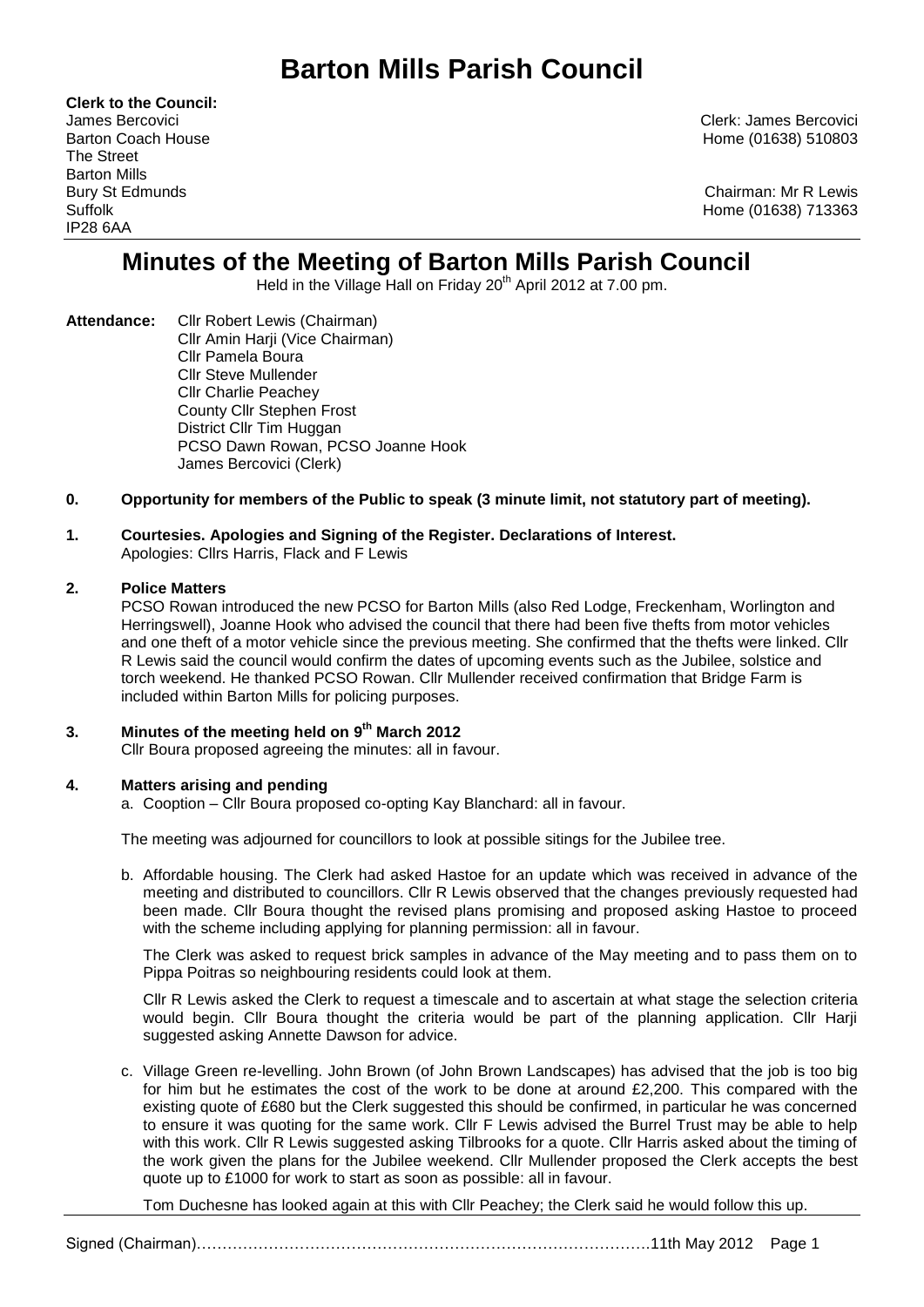**5.** Diamond Jubilee 2012. Two meetings have been held since the last Parish Council meeting. Cllr R Lewis had prepared a report which was distributed to councillors at the meeting. There was a proposal to erect a large tree as a memorial and it was suggested that County Cllr Frost be approached for a donation from his locality budget for this. Cllr Peachey thought the tree would need to be on councilowned land and various locations were discussed. Cllr F Lewis said it would be good to have a seat around the tree. Cllr Harris thought the Clerk should apply for a grant to include this; County Cllr Frost has approved this from his locality budget. Cllr Peachey has looked into the type of tree wanted. Notes from the most recent meeting of the working group distributed with the agenda. Finances to be approved by the Parish Council.

Cllr R Lewis said he was pleased that each event has its own organisers. He said the Parish Council needs to approve the budget as, without income, the weekend would cost around £700 more than the council's current commitment. He said it was hoped the shortfall would be met by sales of raffle tickets. He said that if the council agrees to underwrite the balance, the Clerk could issue payments as needed.

Cllr R Lewis said that if there is any surplus it should be for the Parish Council, not the Jubilee committee to decide what happens to it. He advised the next meeting was on Monday 23<sup>rd</sup> April at 7.30pm.

District Cllr Huggan advised checking whether the barbecue would be permitted if the drought continues.

Cllr R Lewis said Cllr Peachey had selected a copper beech tree and the Clerk had applied to the county councillor for a grant for the tree and a bench from his locality budget. Cllr Peachey thought it would be better to leave the seat until the tree is established and said a tree guard is needed. Cllr R Lewis thought it would be necessary to get one at least four feet high in black wrought iron to allow for a tree already six feet tall. Cllr Boura said the Woodland Trust is compiling a register of trees planted for the Jubilee and is selling Royal Oak sapling (20-40cm high) for £30.

Cllr R Lewis suggested the location of the tree between the two walkways into the field, eight metres into the field. He acknowledged that whichever position is chosen, it will be unpopular with some residents but felt the far corner of the field less visible and useful and alongside the play equipment too close to the road. Cllr Boura proposed agreeing the site suggested by Cllr R Lewis: all in favour.

**6.** Play equipment. The Clerk had been asked to write to the insurers stating that the usual repairman for minor repairs is John Squire who has a maintenance background and that the Parish Council has the manuals for the equipment. The underwriter has confirmed he is happy for John Squire to carry out basic maintenance on the play equipment as long as he is competent and carries out a risk assessment each time he undertakes a task. He will be acting under the Parish Council's control and therefore the council must be happy he can carry out the work to an acceptable standard.

Cllr R Lewis had proposed that Cllr Boura undertakes a risk assessment and effects the repairs as deemed necessary: all in favour. The work on the damaged safety surface near the climbing frame has now been completed.

Cllr Boura asked the Clerk to ascertain whether the insurer has a generic risk assessment form that can be used.

- **7.** Spring Clean Several people turned up to help and 12 bags of rubbish were collected, mainly from Newmarket Road. Some volunteers will also be cleaning the information boards. The helpers reported large quantities of rubbish (too much for them to deal with) near Nigel Waring's car boot sale field and requested that the PC take up this matter. The Clerk was asked to write a friendly letter.
- **8.** Dog fouling a Dog Control Order (DCO) can, *inter alia*, make it an offence to permit a dog to foul in a public place with a maximum fine of £1,000 or a fixed penalty may be stipulated. A local council can make a DCO.

Cllr Mullender asked if it would be the police who would enforce this. Cllr Boura said the matter had been brought up with the police at the last meeting. Cllr R Lewis suggested notices around the green to act as a deterrent and asked the Clerk to investigate further for the next meeting.

- **9.** Village of the Year competition Cllr Boura had agreed to look at the forms and make suggestions before passing it on for others to look at. She said she would email her draft to the Clerk, Cllr F Lewis and others.
- **10.**Street lighting three of the new lights have been connected but the work took longer than UKPN expected and they didn't have time to connect the fourth light. A date when the work will be completed is still awaited.

Signed (Chairman)…………………………………………………………………………….11th May 2012 Page 2